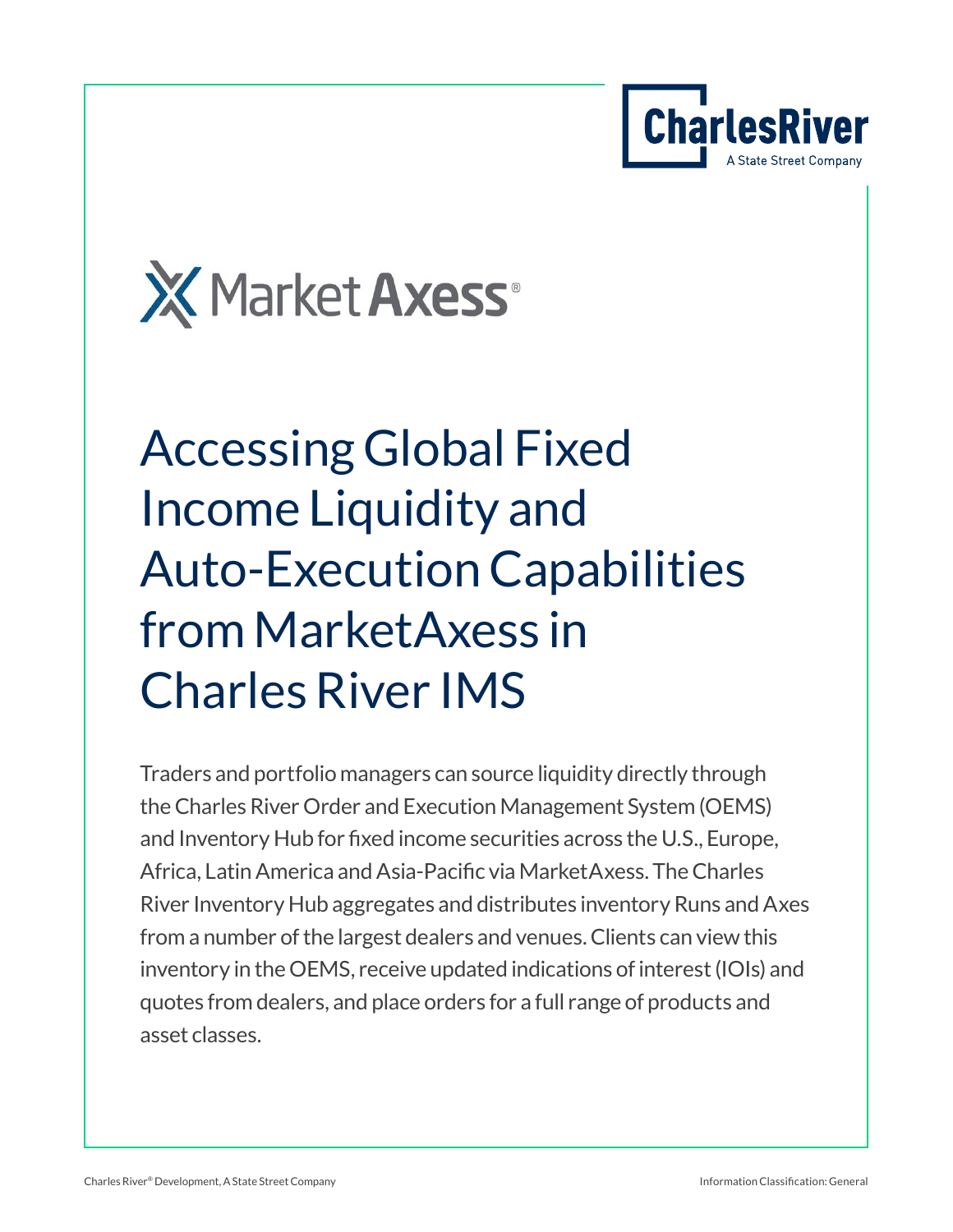#### **MarketAxess Provides Charles River Clients with Access to Global Liquidity Across Asset Classes**

| <b>Region</b>           | <b>Asset Classes</b>                                                                                                                    |
|-------------------------|-----------------------------------------------------------------------------------------------------------------------------------------|
| U.S.                    | • Investment Grade<br>$\cdot$ Treasuries<br>$\cdot$ High Yield<br>• Munis<br>• Agencies                                                 |
| <b>Eurobonds</b>        | $\cdot$ Euro and Sterling<br>• U.S. Dollar-denominated European corporates<br>• SSA's and non-core European currencies<br>Covered bonds |
| <b>Emerging Markets</b> | $\cdot$ Fixed income securities in more than 25 currencies across Africa. Latin<br>America and APAC                                     |
| Global                  | • Credit Default Swaps<br>Leveraged Loans                                                                                               |

Note: not all asset classes available for Auto-X functionality.



#### Automated Trading with Auto-X™

Charles River also integrates MarketAxess' Auto-X trading functionality, enabling clients to seamlessly auto-execute orders, deliver trade allocations to dealer counterparties and receive allocation acknowledgements in an STP workflow. Traders specify criteria including trade size, liquidity and level in the OEMS and Auto-X evaluates these criteria against bids and offers, including checks for outlier prices, then automatically executes a message to a dealer. MarketAxess designed Auto-X to increase trading efficiency by tapping into the diverse sources of liquidity available in the Open Trading™ marketplace and reduce execution costs by utilizing Composite+™ pricing tool.



#### An Aggregated, Venue and Dealer Agnostic View of Liquidity Helps Traders and Portfolio Managers:

- **·** Reduce execution costs and facilitate price discovery by sourcing bids and offers from a broad range of venues and dealers
- **·** Make more informed decisions on when and where to place trades
- **·** Automate quote capture off the Indicative Price view
- **·** Save the significant cost and effort required to establish FIX connectivity with multiple venues and dealers